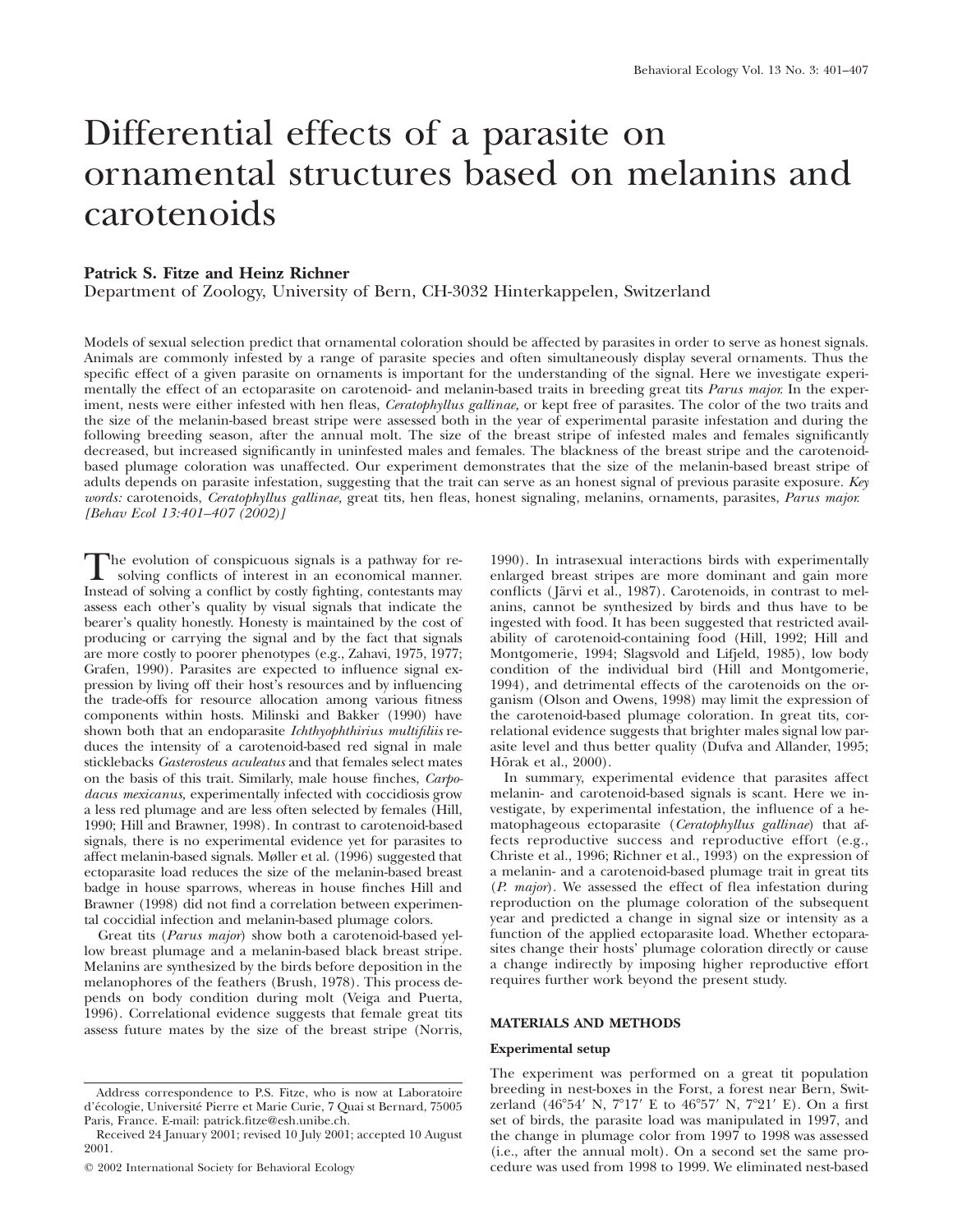ectoparasites by subjecting all nests to a heat treatment inside a microwave oven on the day the birds laid their second egg, following Heeb et al. (1996). Nests were then alternately assigned to a group left free of parasites or to a group infested with 40 adult hen fleas *Ceratophyllus gallinae* obtained from naturally infested nests of the same forest. There was no significant difference in laying date between nests allocated to the two experimental treatments (Student's  $t$  test:  $t = 0.048$ ,  $p = .962$   $N = 74$ ). In 1997, 14 nests were experimentally infested while 15 nests were kept free of parasites, and in 1998, 22 nests were infested and 23 were kept parasite-free. Thirteen days after hatching, parents were caught in the nest-box, and a digital photograph of the breast plumage was taken. The year following parasite manipulation, all breeding adults were captured again and photographed. For each adult we measured body mass to the nearest 0.01 g using an electronic scale (Sartorius) and measured the length of the metatarsus to the nearest 0.1 mm using slide calipers (Svensson, 1992). Age was determined by the presence or absence of molt limits ( Jenni and Winkler, 1994). Breeding birds were classified as either first-year birds (molt limits present) or birds older than one year (molt limits absent). Fifteen days after hatching each nestling was weighed and the length of the metatarsus measured (Svensson, 1992).

## **Quantifying the carotenoid-based yellow plumage coloration**

Great tits were placed in a box covered with a photographic filter lens (Hoya UV-filter,  $59 \times 74$  mm), including a thin cardboard at one end to protect the bird's eyes from the flash. This box was placed in a standard position inside a larger opaque camera box. Two flashes (Nikon SB26) were mounted at an angle of  $13^{\circ}$  to the optical axis, 10 cm below and 20 cm beside the front lens of the camera (Nikon E2 with a 105 mm f/2.8 Nikkor objective) measuring the red, green, and blue values (RGB) of the color. The distance between the feathers and the front lens was fixed to 50 cm. The settings of the camera and flashes were always identical, and thus all photographs received a standard light exposure. Standard white chips (Kodak Color Control Patches with  $R = 255$ ,  $G = 255$ ,  $B = 255$ ) were fixed to each side of the filter for calibration of the equipment during color analysis.

The photographs were imported into the Adobe Photoshop program, and a virtual second layer, holding 10 square measurement areas of 400 pixels each, was placed over the photograph. Then the program calculated the mean RGB values of each square. The squares falling on the black breast stripe were not used for the quantification of the yellow coloration. There was no correlation between the color values and the number of squares analyzed in the 52 recaptured birds (R: *r*  $= -0.14, p = .27$ ; G:  $r = -0.16, p = .21$ ; B:  $r = .121, p =$ .34), demonstrating that the exclusion of squares did not bias the results. Both the photographing and the analyses were done blindly with respect to origin and condition of the birds. Mean RGB values per bird were converted to hue-saturationbrightness (HSB) values by the algorithm described in Foley and Van Dam (1984). The variation in light exposure, as assessed from the measurements of the white reference chips, was small (R:  $254 \pm 1$ , G:  $254 \pm 1$ , B:  $243 \pm 3$ ; mean  $\pm$  SD;  $N = 131$ ), and therefore no correction of the color values measured on the plumage was required.

The measures of color used here do not correspond exactly to the colors perceived by birds. Also, birds possess biologically functional receptors for UV light (e.g., Cuthill et al., 2000), to which our equipment was insensitive. However, as also remarked by Bennett et al. (1994: 855), ''for heuristic purposes, it may be useful to express color patterns in subjective terms that humans can readily understand.''

## **Quantifying the melanin-based black breast stripe**

The black area of the breast stripe was measured with the NIH Image program (developed at the U.S. National Institutes of Health and available on the Internet at http://rsb.info.nih. gov/nih-image/) after calibration of the digital photograph using a standard distance. Pixels with gray values between 150 and 254 (i.e., the ones appearing as black on the digital photograph) were included for measuring the area of the black breast stripe. In males the breast stripe joins the base of the legs (Gosler, 1993), and therefore the area between the base of the neck and the base of the legs was measured. Compared to males, in females the breast stripe is much reduced and usually does not reach the base of the legs (Gosler, 1993). To avoid measuring plumage parts not belonging to the breast stripe, the area between the base of the neck and the end of the breast stripe was measured. The five females in the sample with a breast stripe reaching the base of the legs were analyzed like the males. Skeletal size and body condition, defined as the residuals of the regression of body mass on tarsus, of adult great tits remained constant from one year to the other (paired *t* test: male tarsus length  $t = -0.038$ ,  $n = 22$ ,  $p = .97$ ; male body condition  $t < -0.001$ ,  $n = 22$ ;  $p = 1$ ; female tarsus length  $t = -1.32$ ,  $n = 30$ ,  $p = .2$ ; female body condition  $t <$  $-0.001$ ,  $n = 30$ ,  $p = 1$ ). Therefore, differences in male breast stripe area is not due to different skeletal size or different chest-diameters between years and thus must be the result of differences in mean width. In females, area differences might be due to changes in mean width and length of the breast stripe. The blackness of the breast stripe was calculated by averaging the gray values of the pixels belonging to the breast stripe. Repeatability (Lessells and Boag, 1987) among 14 adult birds (seven females and seven males) measured twice during the same capture occasion in winter 1997 was highly significant (breast stripe area: *r* [repeatability] = 0.923,  $F_{1,12}$  = 68.84,  $p < .001$ ; breast stripe blackness:  $r = .9925$ ,  $F_{1,12}$ 242.74,  $p < .001$ ). Similarly, repeatabilities of the carotenoidbased measurements were highly significant (H:  $r = .80, F_{1,12}$ )  $= 9.11, p = .01;$  S:  $r = .842, F_{1,12} = 11.618, p < .01;$  B:  $r =$ .824,  $F_{1,12} = 10.374$ ,  $p < .01$ ), indicating that the measuring of coloration and area by our photographic system is well standardized.

#### **Mortality and recaptures**

Seven broods in 1997 (four infested, three uninfested) and nine broods in 1998 (four infested, five uninfested) failed before the nestlings fledged. Brood failures were not influenced by the treatment (chi-square test:  $\chi^2 = 0.026$ ,  $N = 74$ ,  $p >$ .5). Of the 22 successful nests in 1997, 13 males (eight infested, five uninfested) and 17 females (nine infested, eight uninfested) were recaptured during the subsequent breeding season. Of the 36 successful nests in 1998, 15 males (five infested, 10 uninfested) and 18 females (seven infested, 11 uninfested) were recaptured. Neither the treatment  $(\Delta D = 0.02,$  $N = 116$ ,  $p = .88$ ) nor the set of birds manipulated for parasite exposure in both 1997 or 1998 (hereafter referred to ''year of experimental infestation'') influenced the recapture rate significantly ( $\Delta D = 2.33$ ,  $N = 116$ ,  $p = .13$ ). Therefore differences between treatment groups are not due to a treatment-dependent recapture bias. Females were recaptured more often  $(57.6\%)$  than males  $(38.6\%; \Delta D = 4.42, N = 116,$  $p = .04$ ). The proportion of recaptured adults was analyzed using logistic regression analysis with binomial errors and a logit link, taking recapture as the dependent binomial variable. The statistical significance of a recapture bias in relation to the independent variables was assessed from the change in deviance (denoted as *D*) when a variable was excluded first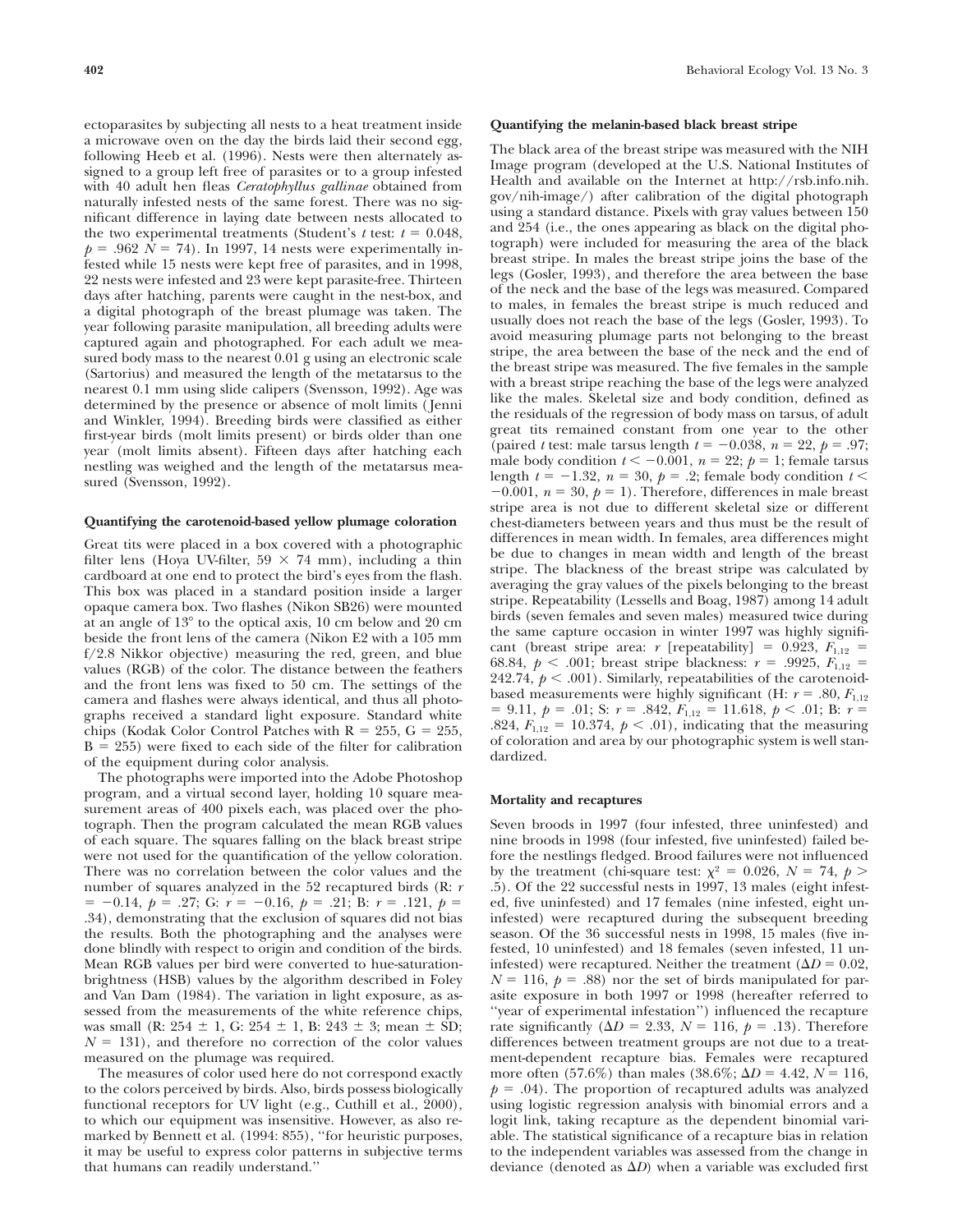

# **Figure 1**

Breast stripe area change in relation to sex and ectoparasite treatment. For statistics, see Table 1.

from (or included last into) the model (Crawley, 1993). The change in deviance is asymptotically distributed as  $\chi^2$  with corresponding degrees of freedom (Crawley, 1993). The scale was estimated at a value of 1.38. Statistical analysis of the recapture rate was carried out using the statistical package GLM Stat (Beath, 1997).

With respect to initial plumage characteristics, recaptured males and females were not significantly different from birds not recaptured (Student's *t* tests: male hue:  $t_{1,65} = 0.31$ ,  $p =$ .76; male saturation:  $t_{1,65} = -1.34$ ,  $p = .19$ ; male brightness:  $t_{1,65} = -0.41$ ,  $p = .68$ ; breast stripe area:  $t_{1,65} = 0.43$ ,  $p = .67$ ; male breast stripe blackness:  $t_{1,65} = -0.50$ ,  $p = .62$ ; female hue:  $t_{1,63} = -2.45$ ,  $p = .02$ ; female saturation:  $t_{1,63} = -1.62$ ,  $p = .11$ ; female brightness:  $t_{1,63} = -0.25$ ,  $p = .81$ ; female breast stripe area:  $t_{1,63} = 0.48$ ,  $p = .64$ ; female breast stripe blackness:  $t_{1,63} = -1.56$ ;  $p = .13$ ). Because there were no differences in nest failures and recapture rates between treatment groups and recaptured birds did originally not differ significantly in the measured plumage traits from birds not recaptured the subsequent year, birds used in our analysis appear to represent a random sample of the original sample.

#### **Statistical analysis**

The overall plumage coloration was evaluated using the first principle component (PC1) from a Principal Components Analysis including hue, saturation, and brightness. PC1 explained 55.9% of the total variance in male and 50.7% in female plumage coloration, respectively. A repeated-measures ANOVA with breast coloration in the first and in the subsequent year as repeated measures, parasites, year of experimental infestation, and age as factors and body condition as a covariate (see Table 2), was conducted using the JMP statistical package (Sall and Lehman, 1996). In addition to these univariate analyses, we used multivariate analyses to test the pure variation of a single color parameter without the influence of the intercorrelated color parameters. Therefore each color parameter was corrected for both intercorrelated color parameters (e.g., hue for saturation and brightness) by taking the residuals of a model with one color parameter as the dependent variable and the two others as covariates, before analyzing the data with a repeated-measures ANOVA (see Appendix Table B). Because all between-subject factors and the within-subject interactions of age and body condition were not significant  $(p > .1)$  in both analyses, only the within-subject analyses with the factors parasites and year of experimental infestation are presented in Table 2 and Appendix Table B, with the exception of the significant effect of year of experimental infestation in hue, as mentioned in the results section.

Blackness of the breast stripe was positively correlated with the breast stripe area in both males ( $F_{1,64} = 6.62$ ,  $p = .012$ ) and females  $(F_{1,58} = 7.93, p = .007)$ . Therefore, in addition to the univariate repeated-measures ANOVAs presented in Table 1, a multivariate analysis was conducted. Each parameter was first corrected for the intercorrelated parameter (e.g., breast stripe area for blackness) by taking the residuals of a correlation with one parameter as the dependent variable and the other one as the independent variable. Residuals were then used for the repeated-measures ANOVA (see Appendix Table A). Experimental treatment, year of experimental infestation, and age were included as factors and body condition as a covariate into the model. Because the factors age and year and the covariate body condition and their interactions were not significant  $(p > 0.1)$ , they are not shown in Table 1 and Appendix Table A. Parasite load of six males and five females was manipulated in both years 1997 and 1998, and these birds were captured in each of the three breeding seasons. To avoid pseudoreplication we included the 11 individuals only in the data set of the first year of experimental infestation. For the analyses we used the JMP statistical package (Sall and Lehman, 1996). Normality was evaluated by a Lilliefors test (Wilkinson, 1989). Significance levels are two-tailed with a .05 significance level. Bonferroni corrections were applied to adjust the *p* values for the increased probability of obtaining statistical significance from multiple testing (Rice, 1989). Means  $\pm$  1 SE are given.

# **RESULTS**

## **Melanin-based plumage coloration**

Male breast stripes covered an average area of  $682 \pm 21.5$  mm<sup>2</sup> in the first year and  $676 \pm 25.6$  mm<sup>2</sup> in the subsequent year. In females the breast stripes covered an average area of 351  $\pm$  15.2 mm<sup>2</sup> in the first year and 346  $\pm$  14.4 mm<sup>2</sup> in the subsequent year. The sexual size difference of the breast stripe was highly significant ( $t = -13.18$ ,  $n = 52$ ,  $p < .0001$ ).

Parasite exposure during breeding significantly affected the area of the breast stripe the subsequent year in both males and females (Figure 1, Table 1; area change  $\times$  parasites).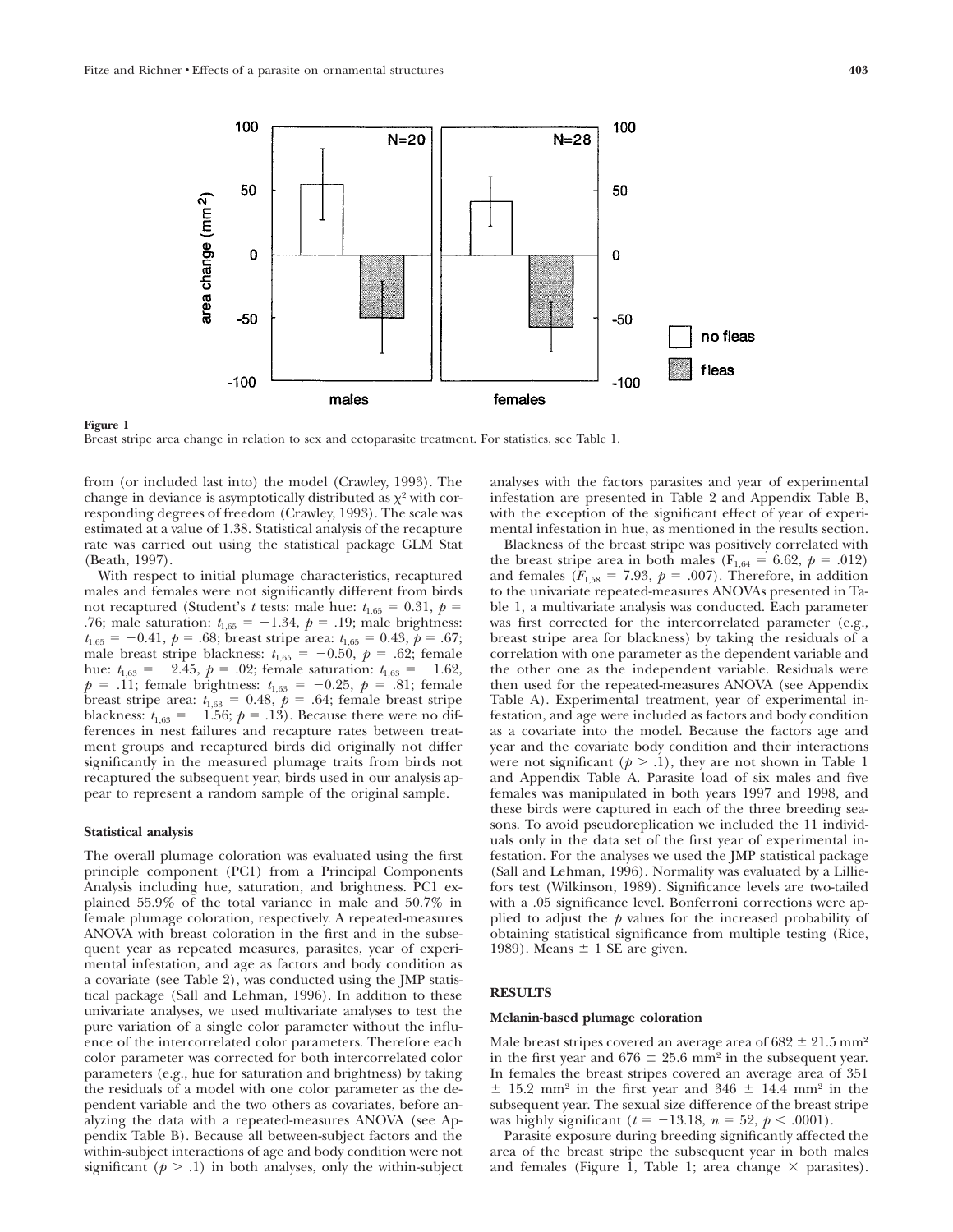# **Table 1 Area and blackness change of the breast stripe**

|                  | Factor                                                     | Males      |         | Females    |         |
|------------------|------------------------------------------------------------|------------|---------|------------|---------|
|                  |                                                            | $F_{1.15}$ |         | $F_{1,23}$ |         |
| Area             | Area change-dependent (within subjects)                    |            |         |            |         |
|                  | Area change                                                | 1.602      | .225    | 0.297      | .591    |
|                  | Area change $\times$ parasites                             | 7.034      | $.018*$ | 7.230      | $.013*$ |
|                  | Area change $\times$ year of experimental infestation      | 0.462      | .507    | 1.689      | .206    |
| <b>Blackness</b> | Blackness change-dependent (within subjects)               |            |         |            |         |
|                  | Blackness change                                           | 0.458      | .509    | 0.986      | .331    |
|                  | Blackness change $\times$ parasites                        | 0.011      | .917    | 4.565      | .044    |
|                  | Blackness change $\times$ year of experimental infestation | 0.191      | .669    | 0.650      | .428    |

Repeated-measures ANOVA with area or blackness in the first year and area or blackness in the subsequent year as repeated measures, parasites, year of experimental infestation and age as factors, and body condition as a covariate. As all between-subject factors and the withinsubject interactions with age and body condition were not significant  $(p > 0.1)$ , only the within-subject analysis with the factors parasites and year of experimental infestation is presented.

 $*$   $p < .05$  after Bonferroni correction

Breast stripes of parasitized males decreased by  $49 \pm 28.0$  mm<sup>2</sup>  $(7.2\%)$ , and of parasitized females by  $57 \pm 19.2$  mm<sup>2</sup> (16.2%), while parasite-free males increased their breast stripes by 55  $\pm$  27.9 mm<sup>2</sup> (8.1%), and parasite-free females by  $\overline{42} \pm 18.8$ mm2 (12.0%). Neither the year of experimental infestation nor the age of the birds explained a significant part of the variation of the area change in males and females. Similarly, breast stripe area was not correlated with body condition. Parasite exposure had no significant effect on the blackness of the breast stripe in both males and females (Table 1; blackness change  $\times$  parasites). The multivariate approach (Appendix Table A) led to the same results, suggesting the lack of an underlying trade-off between breast stripe area and blackness.

## **Carotenoid-based plumage coloration**

Carotenoid-based plumage color was not affected by parasites in either males or females (Table 2; color change  $\times$  parasites,  $p > .05$ ). The year of experimental infestation explained a significant proportion of the variation in hue (color changeindependent variation [between subjects, not shown in table 2]: males:  $F_{1,15} = 11.085$ ,  $p = .005$ ; females:  $F_{1,22} = 13.146$ ,  $p$  .002) but not in overall plumage coloration, saturation, and brightness  $(p > 0.1)$ . In males, the color change (Table 2; color change  $\times$  year of experimental infestation) was not significantly different between the two data sets in any of the four color variables, whereas in females the change in overall plumage coloration and brightness was significantly affected

## **Table 2**

## **Parasite influence on carotenoid-based male and female plumage coloration**

|                   | Factor                                                 | Males      |           | Females    |                |
|-------------------|--------------------------------------------------------|------------|-----------|------------|----------------|
|                   |                                                        | $F_{1,15}$ | $\dot{p}$ | $F_{1,22}$ | $\mathfrak{p}$ |
| PC1               | Color change-dependent (within subjects)               |            |           |            |                |
|                   | Color change                                           | 0.000      | .984      | 0.148      | .704           |
|                   | Color change $\times$ parasites                        | 1.143      | .302      | 0.599      | .447           |
|                   | Color change $\times$ year of experimental infestation | 0.868      | .366      | 14.691     | $.001*$        |
| Hue               | Color change-dependent (within subjects)               |            |           |            |                |
|                   | Color change                                           | 10.574     | $.005*$   | 10.408     | $.004*$        |
|                   | Color change $\times$ parasites                        | 2.406      | .142      | 0.427      | .520           |
|                   | Color change $\times$ year of experimental infestation | 0.042      | .841      | 7.542      | .012           |
| Saturation        | Color change-dependent (within subjects)               |            |           |            |                |
|                   | Color change                                           | 1.844      | .195      | 6.458      | .012           |
|                   | Color change $\times$ parasites                        | 0.427      | .523      | 0.192      | .666           |
|                   | Color change $\times$ year of experimental infestation | 0.187      | .672      | 1.133      | .299           |
| <b>Brightness</b> | Color change-dependent (within subjects)               |            |           |            |                |
|                   | Color change                                           | 0.053      | .821      | 0.342      | .564           |
|                   | Color change $\times$ parasites                        | 2.760      | .117      | 1.331      | .261           |
|                   | Color change $\times$ year of experimental infestation | 4.721      | .046      | 22.093     | $.001*$        |

Repeated-measures ANOVA with breast coloration in the first and subsequent year as repeated measures, parasites, year of experimental infestation and age as factors, and body condition as a covariate. As all between-subject factors and the within-subject interactions with age and body condition were not significant ( $p > 0.1$ ), only the within-subject analysis with the factors parasites and year of experimental infestation is presented.

 $* p < .05$  after Bonferroni correction.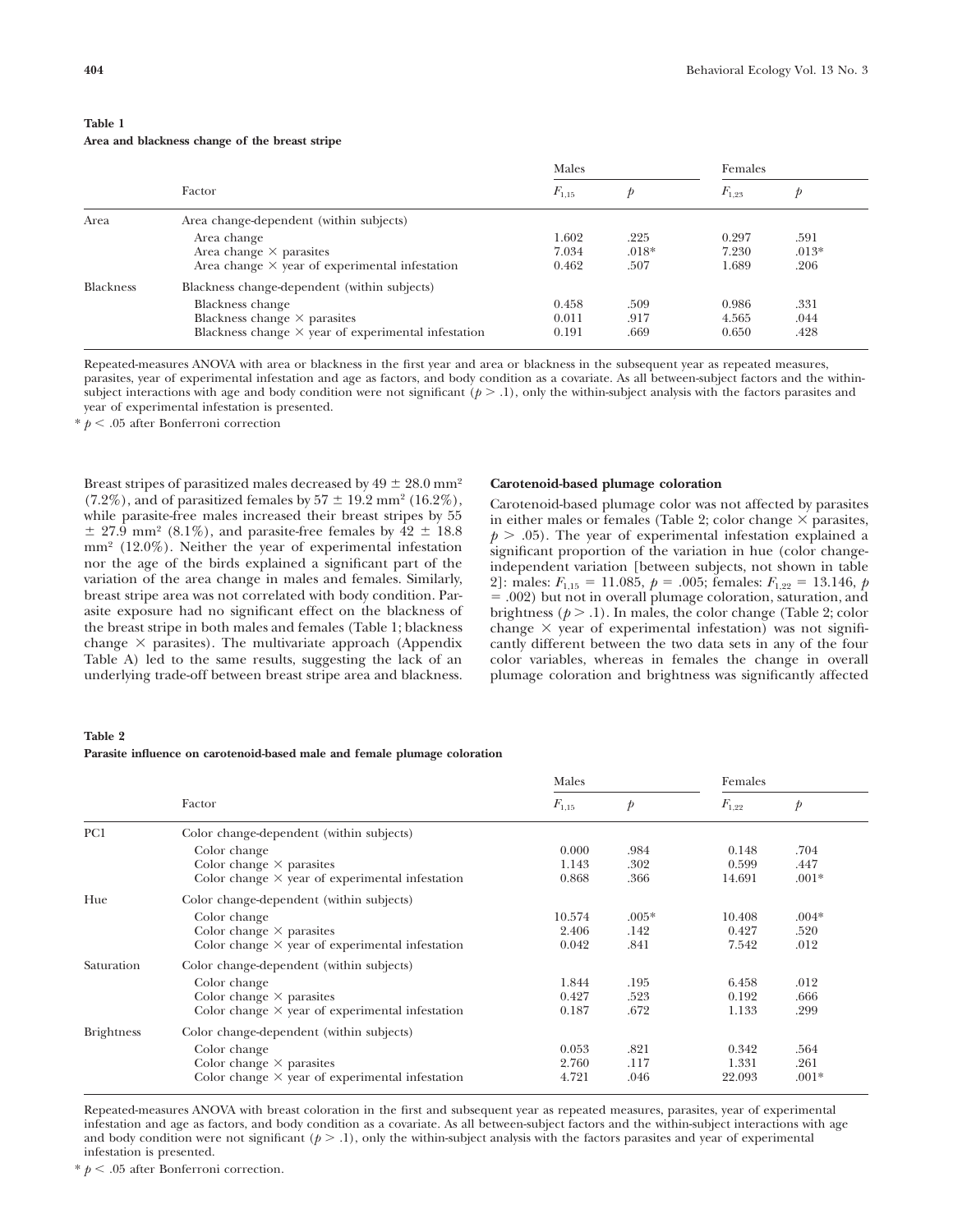#### **Appendix Table A**

#### **Multivariate analysis of area and blackness change of the breast stripe**

|                  | Factor                                                     | Males      |         | Females    |         |
|------------------|------------------------------------------------------------|------------|---------|------------|---------|
|                  |                                                            | $F_{1,15}$ |         | $F_{1,23}$ |         |
| Area             | Area change-dependent (within subjects)                    |            |         |            |         |
|                  | Area change                                                | 0.486      | .496    | 0.387      | .540    |
|                  | Area change $\times$ parasites                             | 6.315      | $.024*$ | 10.212     | $.004*$ |
|                  | Area change $\times$ year of experimental infestation      | 1.033      | .326    | 1.852      | .187    |
| <b>Blackness</b> | Blackness change-dependent (within subjects)               |            |         |            |         |
|                  | Blackness change                                           | 0.043      | .839    | 1.506      | .232    |
|                  | Blackness change $\times$ parasites                        | 0.974      | .339    | 3.423      | .077    |
|                  | Blackness change $\times$ year of experimental infestation | 0.191      | .669    | 1.591      | .220    |
|                  |                                                            |            |         |            |         |

Repeated-measures ANOVA with area or blackness in the first year and area or blackness in the subsequent year as repeated measures and parasites, year of experimental infestation and age as factors and body condition as a covariate. As all between-subject factors and the withinsubject interactions with age and body condition were not significant  $(p > 0.1)$ , only the within-subject analysis with the factors parasites and year of experimental infestation is presented.

 $*$   $p$  < .05 after Bonferroni correction.

by the year of experimental infestation (Table 2; color change  $\times$  year of experimental infestation). The multivariate approach (Appendix Table B) led to similar results, except in male brightness being significantly different between males of different ages (color change-independent between subjects factor [not presented in Appendix Table B]) and in the color change of female hue, being significantly different between years (Appendix Table B).

#### **DISCUSSION**

This study shows experimentally that ectoparasites can induce a change in the size of a melanin-based plumage trait that had been suggested to function as an honest signal during processes of inter-and intrasexual selection in male great tits. It demonstrates that melanin-based traits of adults are dependent on the parasite load during reproduction. The blackness of the breast stripe was not significantly modified. The multivariate approach led to the same results, suggesting that there is no underlying trade-off between signal size and signal intensity. It is interesting that the effect of parasites on signal size was also found in females. This result is not surprising considering the study of Wilson (1992), which suggested a correlation between the size of the female breast stripe and social dominance. Thus, in both male and female great tits, the size of the breast stripe is a potential signal to conspecifics for individual parasite load and/or resistance against this ectoparasite, as had been suggested in barn owls for another melanin-based trait (Roulin et al., 2001).

The mechanism leading to reduced breast stripe size cannot be revealed by our experiment and needs further investigation. Both a direct mechanism through blood sucking and/or disease transmission by the fleas and an indirect effect due to flea-induced higher reproductive investment (Christe et al., 1996; Richner and Tripet, 1999) are conceivable.

In the house sparrow (*Passer domesticus*), nutritional constraints affect body condition and influence the expression of badge size (Veiga and Puerta, 1996), whereas in our study body condition alone, as measured 13 days after hatching, did not explain a significant proportion of the total variance in breast stripe area. Although in house sparrows the body condition was directly manipulated via access to food, we did not manipulate body condition directly. It might be for this reason that body condition affected breast stripe area in house sparrows, but not in our study where body condition was merely a correlational variable. Moreover, it is conceivable that body

condition later in the year, when melanins are deposited during molt, is only poorly correlated with the body condition measured during parasite exposure. Therefore only body condition measured and manipulated during molt could reveal the relationship with breast stripe area. In contrast to our study, a melanin-based trait in another species, the black tail coloration of house finches (*Carpodacus mexicanus*), was unaffected by coccidial infection (Hill and Brawner, 1998). It has been suggested that the honesty of melanin-based signals is maintained by the costs arising from social dominance interaction (Møller, 1987; Veiga, 1993) and not by the costs of the melanin synthesis per se (Gray, 1996). It has further been suggested that the black tail of house finches is not used in conspecific signaling (Hill and Brawner, 1998), implying that tail color has not been selected to indicate parasite exposure.

In contrast to previous studies (Hill and Brawner, 1998; Milinski and Bakker, 1990), we did not find an effect of the parasites on carotenoid-based coloration of the plumage. There are at least four not mutually exclusive explanations. First, parasites may have affected the coloration exclusively in the UV range of the visual spectra not measured here. Second, both of the above-mentioned studies used endoparasites. Coccidia infections, as used in the study on house finches (Hill and Brawner, 1998), inhibit the uptake of nutrients in the gut, including carotenoids (Augustine and Ruff, 1983; Ruff et al., 1974). *Ichthyopthirius multifilis,* as used in the stickleback experiments, feeds on cells and blood below the epidermis (Schäperclaus, 1990) and reduces the condition of the fish (Milinski and Bakker, 1990), whereas hen fleas do not directly inhibit the uptake of nutrients, nor do they feed on body cells. This might explain the absence of negative effects of hen fleas on the carotenoid-based plumage coloration. Third, the chemical pathways of the carotenoid deposition in house finches and sticklebacks are different from those in great tits. The red coloration of house finches and sticklebacks originates from carotenoids being modified before deposition (Brush, 1990; Wedekind et al., 1998), whereas the yellow carotenoid-based coloration of the great tits originates from carotenoids being deposited unmodified in the feathers (Partalli et al., 1987). If carotenoid modification is costly, it is conceivable that the altered energy balance due to parasites reduces the quantity of energy available for the chemical processes before carotenoid deposition. Therefore, differences in red but not yellow coloration are predicted. Finally, in contrast to house finches, this carotenoid-based trait may not be used in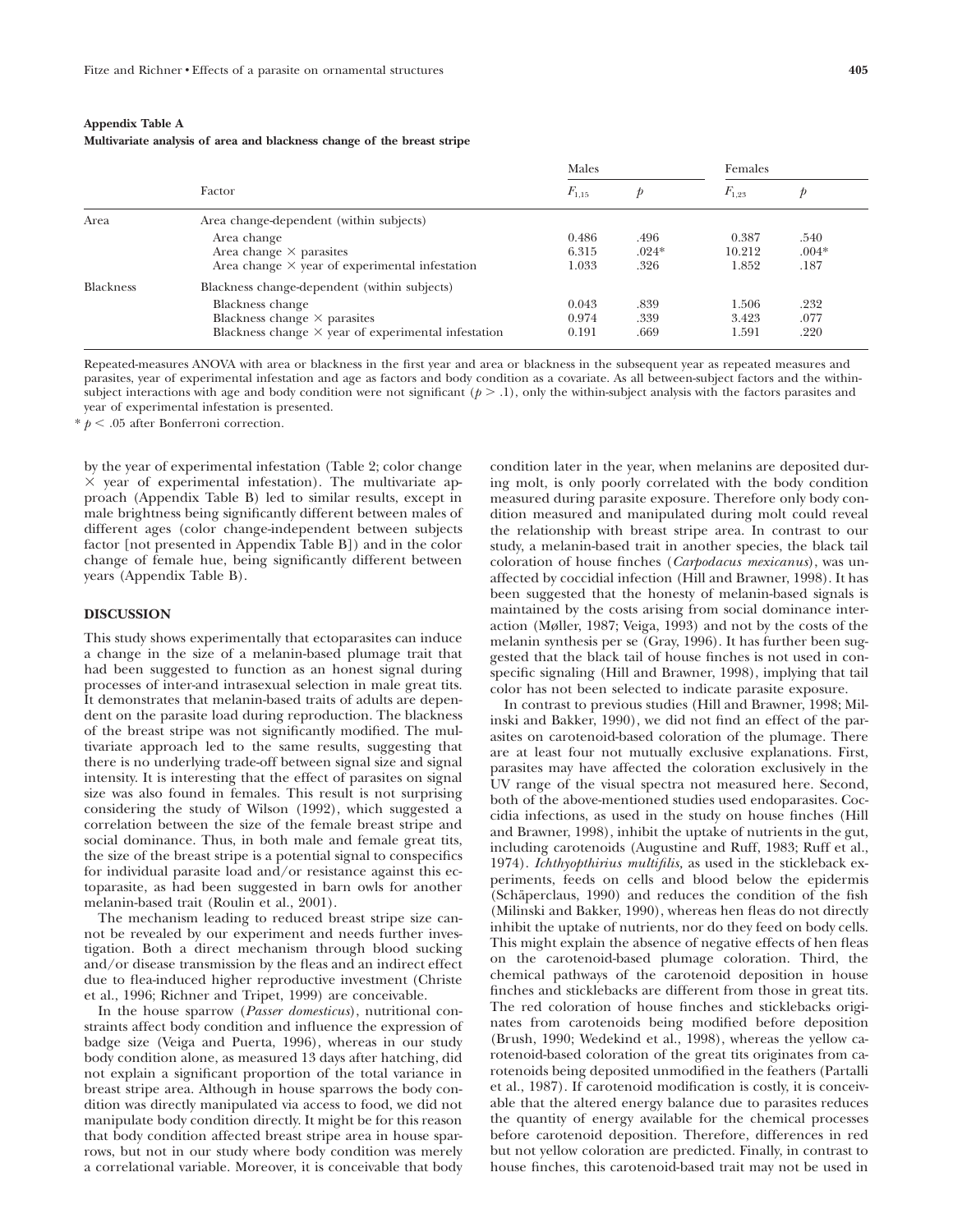#### **Appendix Table B**

**Multivariate analysis of parasite influence on carotenoid-based male and female plumage coloration**

|                   | Factor                                                 | Males      |      | Females    |         |  |
|-------------------|--------------------------------------------------------|------------|------|------------|---------|--|
|                   |                                                        | $F_{1.15}$ | p    | $F_{1,22}$ | p       |  |
| Hue               | Color change-dependent (within subjects)               |            |      |            |         |  |
|                   | Color change                                           | 7.748      | .014 | 9.139      | $.006*$ |  |
|                   | Color change $\times$ parasites                        | 2.013      | .176 | 0.799      | .381    |  |
|                   | Color change $\times$ year of experimental infestation | 0.003      | .957 | 15.035     | $.001*$ |  |
| Saturation        | Color change-dependent (within subjects)               |            |      |            |         |  |
|                   | Color change                                           | 0.628      | .440 | 3.794      | .064    |  |
|                   | Color change $\times$ parasites                        | 1.274      | .277 | 0.017      | .899    |  |
|                   | Color change $\times$ year of experimental infestation | 0.474      | .502 | 1.619      | .217    |  |
| <b>Brightness</b> | Color change-dependent (within subjects)               |            |      |            |         |  |
|                   | Color change                                           | 0.730      | .406 | 0.077      | .785    |  |
|                   | Color change $\times$ parasites                        | 3.388      | .086 | 1.013      | .325    |  |
|                   | Color change $\times$ year of experimental infestation | 3.328      | .088 | 20.852     | $.001*$ |  |

Repeated-measures ANOVA with breast coloration in the first year and breast coloration in the subsequent year as repeated measures and parasites, year of experimental infestation and age as factors and body condition as a covariate. Each color parameter was corrected for the two correlated color measures (H for S and B; S for H and B, B for H and S) before analyzing the data. As all between-subject factors and the within-subject interactions with age and body condition were not significant  $(p > .1)$ , only the within-subject analysis with the factors parasites and year of experimental infestation is presented.

 $*$   $p$  < .05 after Bonferroni correction.

conspecific signaling in great tits, implying that it has not been selected to indicate parasite exposure.

Slagsvold and Lifjeld (1985) found an effect of habitat type on yellow plumage coloration. The significant color change of individuals (Table 2; color change,  $p < .01$ ) suggests that this effect may also arise due to varying carotenoid availability between years.

The present study demonstrates that ectoparasite exposure reduces the expression of a melanin-based signal, suggesting that the size of the breast stripe can be a signal of previous parasite exposure. Further work should focus on whether the carotenoid-based breast coloration of great tits is signaling the presence of another parasite species than hen fleas, as suggested by two recent studies (Dufva and Allander, 1995; Hõrak et al., 2000). Additionally it would be important to investigate whether a signal (melanin- or carotenoid-based) reflects the presence of a single parasite species only, or whether different parasite species affect the same signal similarly, revealing the specificity of such signals.

We thank K. Büchler, B. Holzer, A. Jacot, V. Saladin, F. Tripet, and B. Tschirren for their help in catching adult birds, and F. Balloux, A. Roulin, and two anonymous referees for comments on the manuscript. The work was financially supported by the Swiss National Science Foundation (grants 31-43570.95 and 31-53956.98 to H. Richner). The experiment was conducted under a license provided by the Office of Agriculture of the Canton Berne.

#### **REFERENCES**

- Augustine PC, Ruff MD, 1983. Changes in carotenoid and vitamin A levels in young turkeys infected with *Eimeria meleagrimitis* or *E. adenoiedes.* Avian Dis 27:963–971.
- Beath K, 1997. GLM Stat, version 5.2.1. Sydney. http://www.ozemail. com.au/~kjbeath/glmstat.html.
- Bennett ATD, Cuthill IC, Norris KJ, 1994. Sexual selection and the mismeasure of color. Am Nat 144:848–860.
- Brush AH, 1978. Avian pigmentation. In: Chemical zoology (Brush AH, ed). New York: Academic Press; 141–164.
- Brush AH, 1990. Metabolism of carotenoid pigments in birds. FASEB J 4:2969–2977.
- Christe P, Richner H, Oppliger A, 1996. Begging, food provisioning,

and nestling competition in great tit broods infested with ectoparasites. Behav Ecol 7:127–131.

- Crawley M, 1993. GLIM for ecologists. Oxford: Blackwell Scientific.
- Cuthill IC, Partridge JC, Bennett ATD, Church SC, Hart NS, Hunt S, 2000. Ultraviolet vision in birds. Adv Study Behav 29:159–214.
- Dufva R, Allander K, 1995. Intraspecific variation in plumage coloration reflects immune response in great tits (*Parus major*) males. Funct Ecol 9:785–789.
- Foley JD, Van Dam A, 1984. Intensity and color. In: Fundamentals of interactive computer graphics. Philippines: Addison-Wesley; 593– 622.
- Gosler S, 1993. The great tit. London: Hamlyn Limited.
- Grafen A, 1990. Sexual selection unhandicapped by the Fisher process. J Theor Biol 144:473–516.
- Gray DA, 1996. Carotenoids and sexual dichromatism in North American passerine birds. Am Nat 148:453–480.
- Heeb P, Werner I, Richner H, Kölliker M, 1996. Horizontal transmission and reproductive rates of hen fleas in great tit nests. J Anim Ecol 65:474–484.
- Hill GE, 1990. Female house finches prefer colourful males: sexual selection for a condition-dependent trait. Anim Behav 40:563–572.
- Hill GE, 1992. Proximate basis of variation in carotenoid pigmentation in male house finches. Auk 109:1–12.
- Hill GE, Brawner WR III, 1998. Melanin-based plumage coloration in the house finch is unaffected by coccidial infection. Proc R Soc Lond B 265:1105–1109.
- Hill GE, Montgomerie R, 1994. Plumage colour signals nutritional condition in the house finch. Proc R Soc Lond B 258:47–52.
- Hõrak P, Ots I, Vellau H, Spottiswoode C, Møller AP, 2001. Carotenoid-based plumage coloration reflects hemoparasite infection and local survival in breeding great tits. Oecologia 126:166–173.
- Järvi T, Walsø Ø, Bakken M, 1987. Status signalling by *Parus major*: an experiment in deception. Ethology 76:334–342.
- Jenni L, Winkler R, 1994. Moult and ageing of European passerines. London: Academic Press.
- Lessells CM, Boag PT, 1987. Unrepeatable repeatabilites: a common mistake. Auk 104:116–121.
- Milinski M, Bakker TCM, 1990. Female sticklebacks use male coloration in mate choice and hence avoid parasitized males. Nature 344: 330–333.
- Møller AP, 1987. Social control of deception among status signalling house sparrows *Passer domesticus.* Behav Ecol Sociobiol 20:307–311.
- Møller AP, Kimball RT, Erritzoe J, 1996. Sexual ornamentation, condition, and immune defence in the house sparrow *Passer domesticus.* Behav Ecol Sociobiol 39:317–322.